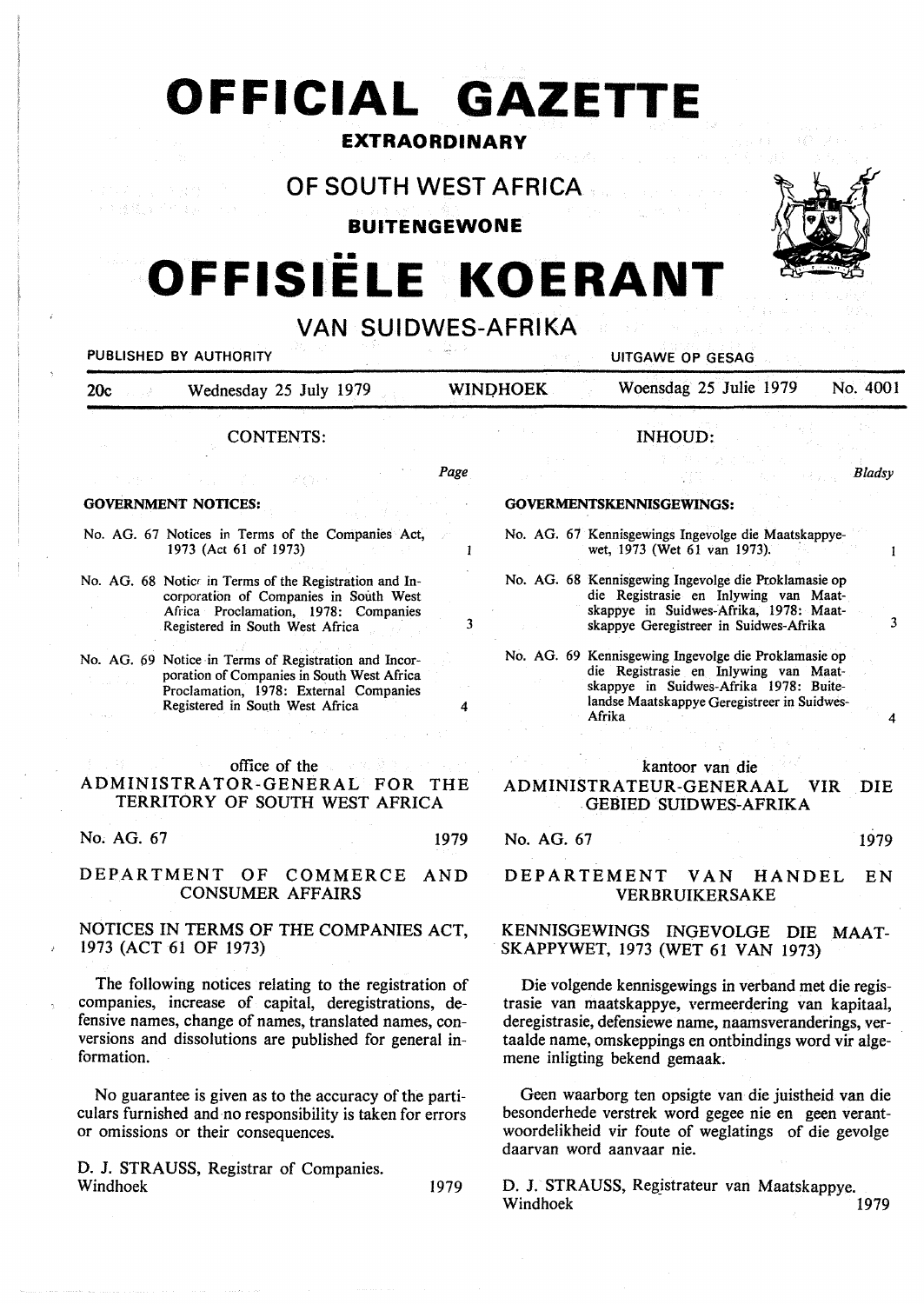#### REGISTRASIE VAN MAATSKAPPYE/ REGIS-**TRATION OF COMPANIES. NUWE MAATSKAPPYE/NEW COMPANIES**

(Nommer, naam en adres van maatskappy, aandelekapitaal/Number, name and address of company, share capital).

- $79/088 -$  K.C.C. (PTY) LTD., 8th Floor, United House, Kaiser street, Windhoek; R4000. Secondary (Manufacturer Concrete building material).<br>79/089 — TAMARISKIA ONDERNE
- TAMARISKIA ONDERNEMINGS (EDMS) BPK., Swabankgebou, Windhoek. R8000. Handel (Algemene Handelaar).
- $79/090$  CASTENFELT & CO (PTY) LTD., 15
- Edison street, Windhoek. R4000. Commerce.<br>79/091 KAAP KRUIS TIN (PTY) LTD., Swabank Buildings, Billow street, Windhoek. Rl20. Mining.
- 79/092 TRANAM (PTY) LTD., Outspan Corner House, Windhoek.  $1000$  npv. Mining.<br> $79/093$  - NAMPROP DEVE
- NAMPROP DEVELOPMENT COMPANY (PTY) LTD., Swabank Building, Windhoek. R4000. Investments.<br>79/094 - F. H. BADENH
- F. H. BADENHORST APTEEK (INGELYF). H/V Voortrekker & St. Georgesstrate, Otjiwarongo. R4000 spw. Handel (Apteek).
- 79/095 ROOIVLEIS S.W.A. (EDMS) BPK., Nachtigalstraat Nr. 3, Windhoek. R4000 spw. Landbou.
- 79/096 DEPACO (SWA) PTY) LTD., Craigmyle Building, Kaiser street, Windhoek. R4000. Investments.
- 79/097 AFRICAN PACKAGING (PTY) LTD., 42 Lazarette street, Windhoek. R4000. Commerce (Wholesalers).
- 79/098 JINAP AGENCIES (NAMIBIA) (PTY) LTD., 8th Floor, United House, Kaiser street, Windhoek. R4000. Commerce.
- 79/100 MEDSKEMA ADMINISTRATEURS SW ANAMIBIA (EDMS) BPK, 108 Permanent Building, Post street, Windhoek. RlO0. Dienste.
- $79/101 K$  & W CONSTRUCTION (PTY) LTD., 111 Kaiser street, Windhoek. Rl000. Secondary (Building Construction).
- 79/102 LATEGANS VAN LINES (EDMS) BPK., Volkskasgebou 409, Kaiserstraat, Windhoek. R4000. Handel.
- 79/103 KILPATRICK (S.W.A.) (PTY) LTD., Coopers & Lybrand, Metje-Behnsen Building, Kaiserstreet, Windhoek. RIO 000. Secondary (Mechanical Engineers).
- 79/104- **NAMIB** SPECIALIZED SUPPLIES (PTY) LTD., 801 Capital Centre, Windhoek. R400. Commerce (Representatives).
- 79/105 ORTHOPAEDIC CENTRE (NAMIBIA) (PTY) LTD., Metje-Behnsen Building, Kaiser street, Windhoek. R4000. Commerce.
- 79/106 BONBRETON (PTY) LTD., 2nd floor, Volkskas Buildings, 262 Kaiser street, Windhoek. RlO0. Farming.
- 79/107 FRANSWA (PTY) LTD., 2nd Floor, Volkskas Buildings, 262 Kaiser street, Windhoek. R200 000. Investments.

**ARTIKEL 21 MAATSKAPPYE 8 SONDER WINSOOGMERK/SECTION 21 COMPANIES NOT FOR GAIN** 

79/099 - JOHANNITER-UNFALL-HILFE IN S.W.A./NAMIBIA. *Clo* Deutsche Hohere Privat Schule, Schinz street, Windhoek. Charity.

#### **SPESIALE BESLUIT/SPECIAL RESOLUTION VERMEERDERING VAN KAPITAAL/INCREASE OF CAPITAL**

Naam van maatskappy, vermeerdering van kapitaal, datum van registrasie/Name of company, increase of capital, date of registration.

W. H. EV ANS & COMPANY (PTY) LTD., From RIO 000 to R60 000. 30-5-1979.

### **DEREGISTRASIE VAN MAAT-SKAPPYE/DEREGISTRATION OF COMPANIES**

- VEKUWA (PTY) LTD., Windhoek. R8000. Investments.
- ZEUS EXPLORATION (PTY) LTD., Windhoek. R 100. Mining.
- JUNO EXPLORATION (PTY) LTD., Windhoek. R 100. Mining.
- GKN MILLSTEEL (PTY) LTD., Windhoek. R200 000. Secondary (Builders).

BLOKKER, HIBBERT EN GROBBELAAR INGE-LYF. Windhoek. R4000. Sekondêre (Bourekenaars).

- CEMENT SPECIALS & ALLIED AGENCIES (PTY) LTD., Windhoek. R6000. Commerce.
- GOEDKOOP WINKELS (S.W.A.) (PTY) LTD., Windhoek. RIO 000. Commerce (General dealers).
- AFFROD LAND AND ESTATES LIMITED. Windhoek. R4 885 690. Commerce.
- PLANKIESKOP BOERDERY (EDMS) BPK., Keetmanshoop. Landbou. RIO00.

#### **REGISTRASIE VAN DEFENSIEWE NAME/REGISTRATION OF DEFENSIVE NAMES.**

(Nommer, naam en adres van maatskappy, datum van registrasie/Number, name and address of company, date of registration).

- $D/0098/79$  WOOD CITY, P.G. Wood Holdings Limited, P. 0. Box 2325, Johannesburg. 30-5-1979.
- D/0099/79 TIMBER CITY, P. G. Wood Holdings Limited, P. 0. Box 2325, Johannesburg. 30-5-1979.
- $D/0100/79$  LUMBER CITY, P.G. Wood Holdings Limited, P. 0. Box 2325, Johannesburg. 30-5-1979.
- D/0101/79 NAMIBIA RESOURCES, Namibia Resources (Pty) Ltd., C/o Fisher, Quarmby & Pfeifer, 108 Permanent Building, Post street, Windhoek. 7-6- 1979.
- $D/0102/79$  VOEST-ALPINE NAMIBIA, Fisher, Quarmby & Pfeifer, 108 Permanent Building, Post street, Windhoek. 7-6~ 1979.
- D/0103/79 MOORE BUSINESS FORMS OF SOUTH AFRICA, Lamson Paragon South Africa (Pty) Ltd., P. 0. Box 43078, Johannesburg. 7-6-1979.
- D/0104/79 MOORE OF SOUTH AFRICA, Lamson Paragon South Africa (Pty) Ltd., P. 0. Box 43078, Johannesburg. 7-6-1979.
- $D/0105/79$  PROK (NAMIBIA), Pim Whiteley & Close, P. 0. Box 22288, Windhoek. 18-6-1979.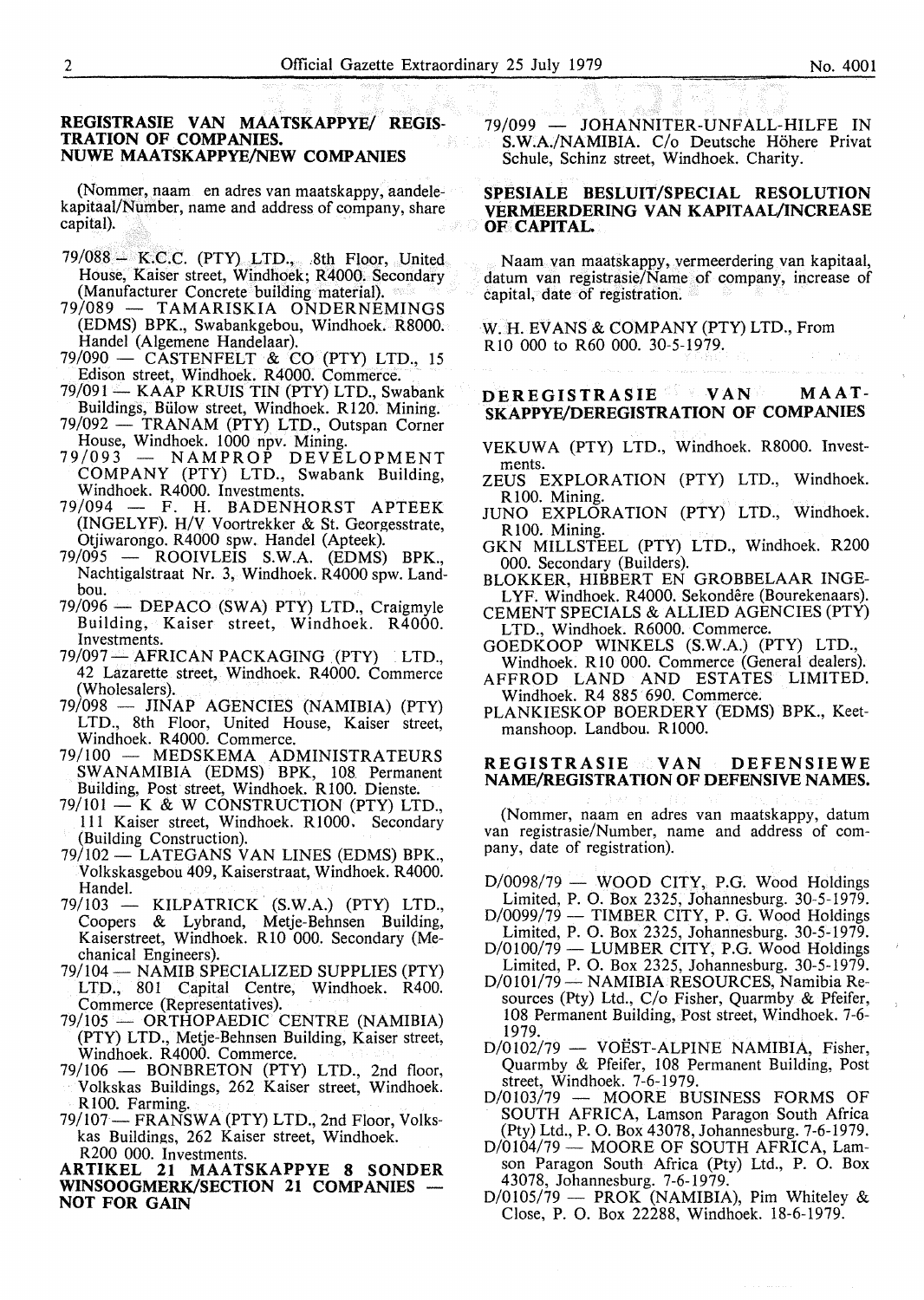- $D/0106/79$  ABBEY ENGINEERING (NAMI-BIA), Pim Whiteley & Close, P. 0. Box 22288, Windhoek. 18-6-1979.
- $D/0107/79$  FRETON ENGINEERING (NAMIBIA), Pim Whiteley & Close P. O. Box 22288, Windhoek. 18-6-1979.
- $D/0108/79 W S J CONVEYOR EQUIPMENT$ (NAMIBIA), Pim Whiteley & Close, P. 0. Box 22288, Windhoek. 18-6-1979.
- $D/0109/79$  FOREST CITY, P. G. Wood Holdings Limited, P. 0. Box 2352, Johannesburg. 18-6-1979.
- D/0110/79 CAPE CONTINENT SHIPPING, Cape Continent Co (Pty) Ltd, P. 0. Box 2439, Johannesburg. 20-6-1979.
- D/0111/79 B D H Messrs. E. Merck (South Africa) (Pty) Ltd.,  $C/O$  Adams & Adams, P.  $O$ . Box 1014, Pretoria. 28-6-1979.
- $D/0112/79$  BAIRD & TATLOCK, Messrs E. Merck (SA) (Pty) Ltd., C/o Adams & Adams, P.O. Box 1014, Pretoria. 28-6-1979.
- $D/0113/79$  HICKMAN & KLEBER, Messrs E. Merck (SA) (Pty) Ltd., C/o Adams & Adams, P. 0. Box 1014, Pretoria. 28-6-1979.
- D/0114/79 MERCK, Messrs E. Merck, C/o Adams & Adams, P. 0. Box 1014, Pretoria. 28-6-1979.
- D/0115/79 AEGAMS INSURANCE BROKERS, W.O.W.G. Schuckmann, P. 0. Box 5052, Windhoek. 6-7-1979.

#### **SPESIALE BESLUITE/SPECIAL RESOLUTIONS. NAAMSVERANDERINGS/CHANGE OF NAMES**

(Ou naam, nuwe naam, datum van registrasie van spesiale besluit/Old name, new name, date of registration of special resolution)

Murray and Roberts Road and Earthworks (South West Africa) Limited, MURRAY AND ROBERTS

No. AG. 68 1979

NOTICE IN TERMS OF THE REGISTRATION AND INCORPORATION OF COMPANIES IN SOUTH WEST AFRICA PROCLAMATION, 1978: COMPANIES REGISTERED IN SOUTH WEST AFRICA.

In terms of section 30(2)(b) of the Registration and Incorporation of Companies in South West Africa Proclamation, 1978 (Proclamation No. 234 of 1978), I hereby make known that the companies in the Schedule are registered in the territory of South West Africa as from 30 June 1979 and deemed to be incorporated in the territory from that date.

No guarantee is given as to the accuracy of the particulars furnished and no responsibility is taken for errors or omissions or their consequences.

D. J. STRAUSS, Registrar of Companies.

Windhoek 1979

ROAD AND EARTHWORKS (NAMIBIA) LIMITED. 11-6-1979.

Racal Electronics (Manufacturing) (Pty) Ltd., GRINAKER ELECTRONICS (MANUFAC-TURING) (PTY) LTD. 15-6-1979.

Volkskas (Namibië) Beperk, VOLKSKAS (S. W.A./NAMIBIE) BEPERK. 25-6-1979.

#### **SPESIALE BESLUITE/SPECIAL RESOLUTIONS VERTAALDE NAME/TRANSLATED NAMES**

(Naam van maatskappy, datum van registrasie van naam/Name of company, date of registration of name). Medskema Administrateurs Swanamibia (Edms) Bpk., MEDSCHEME ADMINISTRATORS SWA-

NAMIBIA (PTY) LTD. 18-6-1979. Volkskas (S.W.A./Namibie) Beperk, VOLKSKAS

(S.W.A./NAMIBIA) LIMITED. 25-6-1979.

#### **SPESIALE BESLUIT/SPECIAL RESOLUTION<br>OMSKEPPING VAN MAAT-OMSKEPPING SKAPPY/CONVERSION OF COMPANY.**

 $71/12488$  - Otjihase Mining Company (Pty) Ltd., OTJIHASE MINING COMPANY LIMITED. 12-7-1979.

#### **ONTBINDINGS/DISSOLUTIONS**

Kennisgewing ingevolge artikel 419(2) van die Maatskappywet, 1973 **(No.** 61 van 1973), van Ontbinding van Maatskappye/Notice in terms of section 419(2) of the Companies Act, 1973 (No. 61 of 1973), of Dissolution of Companies.

 $547 - VERENIGDE PERS BEPERK. 6-7-1979.$ 

#### No. AG. 68 1979

KENNISGEWING INGEVOLGE DIE PROK-LAMASIE OP DIE REGISTRASIE EN INLYWING VAN MAATSKAPPY IN SUIDWES-AFRIKA, 1978: MAATSKAPPYE GEREGISTREER IN SUIDWES-AFRIKA

Ingevolge artikel 30(2)(b) van die Proklamasie op die Registrasie en Inlywing van Maatskappye in Suidwes-Afrika, 1978 (Proklamasie No. 234 van 1978), maak ek hierby bekend dat die maatskappye vermeld in die Bylae vanaf 30 Junie 1979 in die gebied Suidwes-Afrika geregistreer is en geag word in genoemde gebied ingelyf te wees.

Geen waarborg ten opsigte van die juistheid van die besonderhede verstrek word gegee nie en geen verantwoordelikheid vir foute of weglatings of die gevolge daarvan word aanvaar nie.

D. J. STRAUSS, Registrateur van Maatkskappye.

Windhoek 1979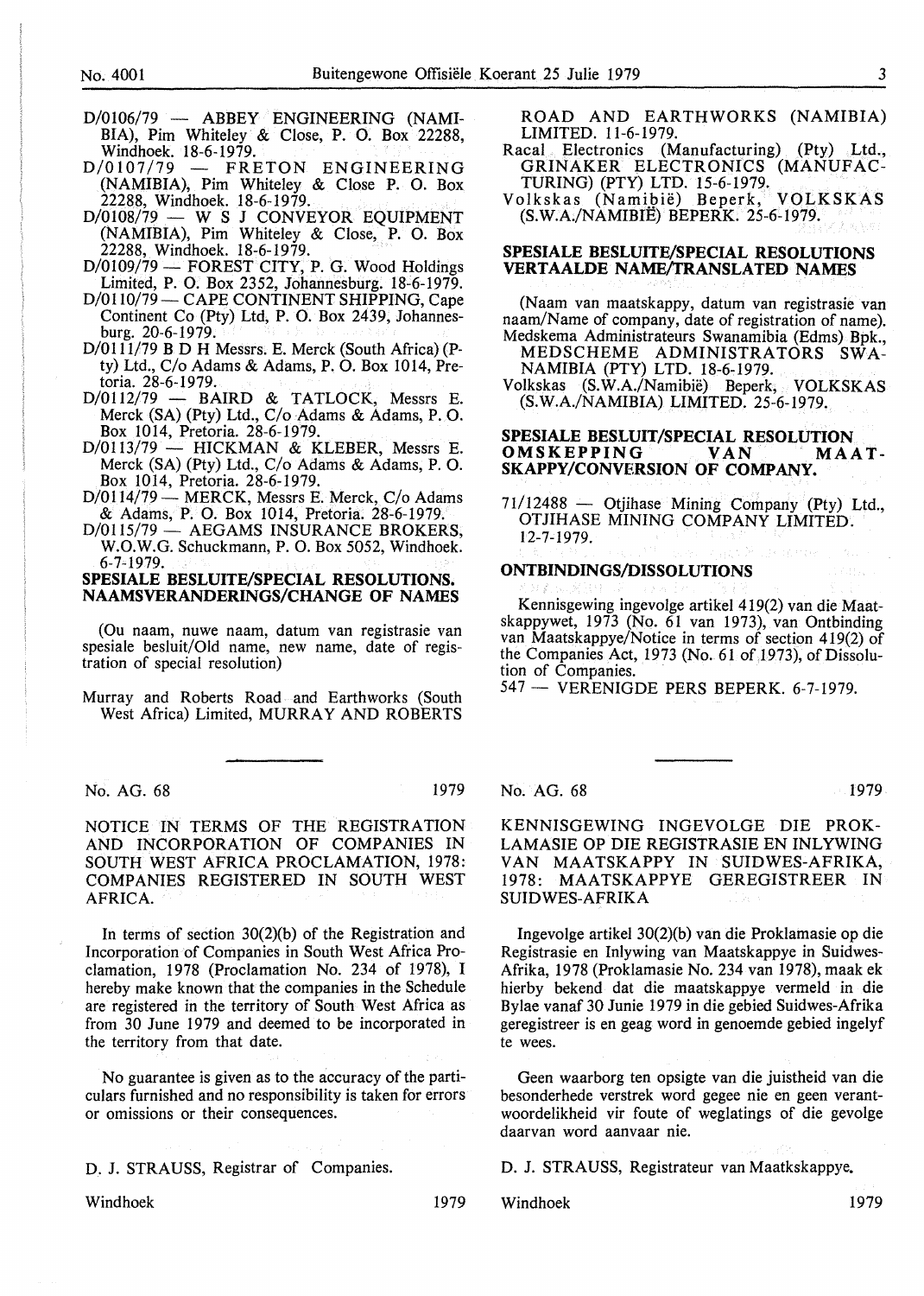#### **HERREGISTRASIE VAN BESTAANDE MAATSKAPPYE/RE-REGISTRATION OF EXIS-TING COMPANIES. BINNELANDSE MAATSKAPPYE/INTERNAL COMPANIES.**

紧定 化草酸素 人名巴比特赫维

(Nommer, naam en adres van maatskappy, aandelekapitaal/Number, name and address of company, share capital).

- 78/01426- GENREC SUIDWES-AFRIKA (EDMS) BPK., Kraalstraat 15, Swakopmund. R4000. Sekonder (Konstruksie).
- 78/0974 HARNISCHFEGER (SWA)(PTY) LTD.,2 Ruhr street, Windhoek. R4000. Secondary. (Mining equipment).
- 72/6182- MIDSWA AGENCIES (EDMS) BPK., 12 de Weg, Walvisbaai. RIOO. Handel.
- 144/67 ETOSHA ASSOCIATES (PTY) LTD., 2 nd Floor, Volkskas Building, Kaiser street, Windhoek. R 100. Commerce.
- $77/2727$  OMATAKO (PTY) LTD.,1 st Floor, Plenarg Building, Krupp street, Windhoek. R10 000. Mining.
- 73/13192 F. STEYNBERG SUPERMARK (EDMS) BPK., Erf 357, Windhoek. R4000. Handel.
- $71/11584$  F. P. DU TOIT TRANSPORT (WIND-HOEK) (EDMS) BPK., Van Zylstraat 45, Windhoek. R4000. Handel (Vervoerdiens). i in
- 69/240 -- RITJOU INVESTMENTS (PTY) LTD., 19 Post street, Windhoek. R 1000. Investments.
- 1945 FETT VIEH (PTY) LTD., Good Hope, Otjiwarongo. R200. Farming.
- 224 KRANTZBERG MINES LIMITED, C/o Deloitte, Haskins & Sells, SWA Building Society Building, Cnr. Kaiser & Post street, Windhoek. R500 000. Mining.
- $78/1237$  C I W (S.W.A.) (PTY) LTD., 8th Floor, Metje-Behnsen Building, Kaiser street, Windhoek. R4000. Secondary (Engineering).
- 2211 OTAVI DIAMONDS (PTY) LTD 1 Post street, Swakopmund. R 1000. Mining.
- 70/1591 RÖSSING URANIUM LIMITED, 3rd Floor, Capital Centre, Hepworths Arcade, Kaiser street, Windhoek, R7 950 000. Mining.
- 998 UNION AND SOUTH-WEST AFRICA INSURANCE COMPANY LIMITED, Standard Bank Chambers, Kaiser street, Windhoek. R600 000. Commerce. (Insurance).

#### **ARTIKEL 21 MAATSKAPPYE SONDER WINSOOGMERK/SECTION 21 COMPANIES NOT FOR GAIN.**

21/504 - PRIVATSCHULE KARIBIB. Karibib,  $SWA. Skool.$ 

 $\label{eq:2} \begin{split} \mathcal{F}^{\text{max}}_{\text{max}} & \mathcal{F}^{\text{max}}_{\text{max}} \left( \frac{1}{\sigma} \sum_{i=1}^{N} \frac{1}{\sigma_i} \sum_{j=1}^{N} \frac{1}{\sigma_j} \right) \mathcal{F}^{\text{max}}_{\text{max}} \left( \frac{1}{\sigma_i} \sum_{i=1}^{N} \frac{1}{\sigma_i} \sum_{j=1}^{N} \frac{1}{\sigma_j} \right) \mathcal{F}^{\text{max}}_{\text{max}} \left( \frac{1}{\sigma_i} \sum_{j=1}^{N} \frac{1}{\sigma_j$ 

No. AG. 69 1979

NOTICE IN TERMS OF REGISTRATION AND INCORPORATION OF COMPANIES IN SOUTH WEST AFRICA PROCLAMATION, 1978: EXTERNAL COMPANIES REGISTERED IN SOUTH WEST AFRICA

In terms of section 32(2) of the Registration and Incorporation of Companies in South West Africa Proclamation, 1978 (Proclamation No. 234 of 1978), I hereby make known that the external companies as mentioned in the Schedule are registered in the territory of South West Africa as from 30 June 1979.

No guarantee is given as to the accuracy of the particulars furnished and no responsibility is taken for errors or omissions or their consequences.

D. J. STRAUSS, Registrar of Companies.

Windhoek 1979

Windhoek 1979

No. AG. 69 1979

#### KENNISGEWING INGEVOLGE DIE PRO-KLAMASIE OP DIE REGISTRASIE EN INLYWING VAN MAATSKAPPYE IN SUIDWES-AFRIKA, 1978: BUITELANDSE MAATSKAPPYE GEREGISTREER IN SUIDWES-AFRIKA

lngevolge artikel 32(2) van die Proklamasie op die Registrasie en Inlywing van Maatskappye in Suidwes-Afrika, 1978 (Proklamasie No. 234 van 1978), maak ek hierby bekend dat die buitelandse maatskappye in die Bylae vermeld vanaf 30 Junie 1979 in die gebied Suidwes-Afrika geregistreer is.

Geen waarborg ten opsigte van die juistheid van die besonderhede verstrek word gegee nie en geen verantwoordelikheid vir foute of weglatings of die gevolge daarvan word aanvaar nie.

D. J. STRAUSS, Registrateur van Maatskappye.

 $\{R_i\}_{i\in I}$